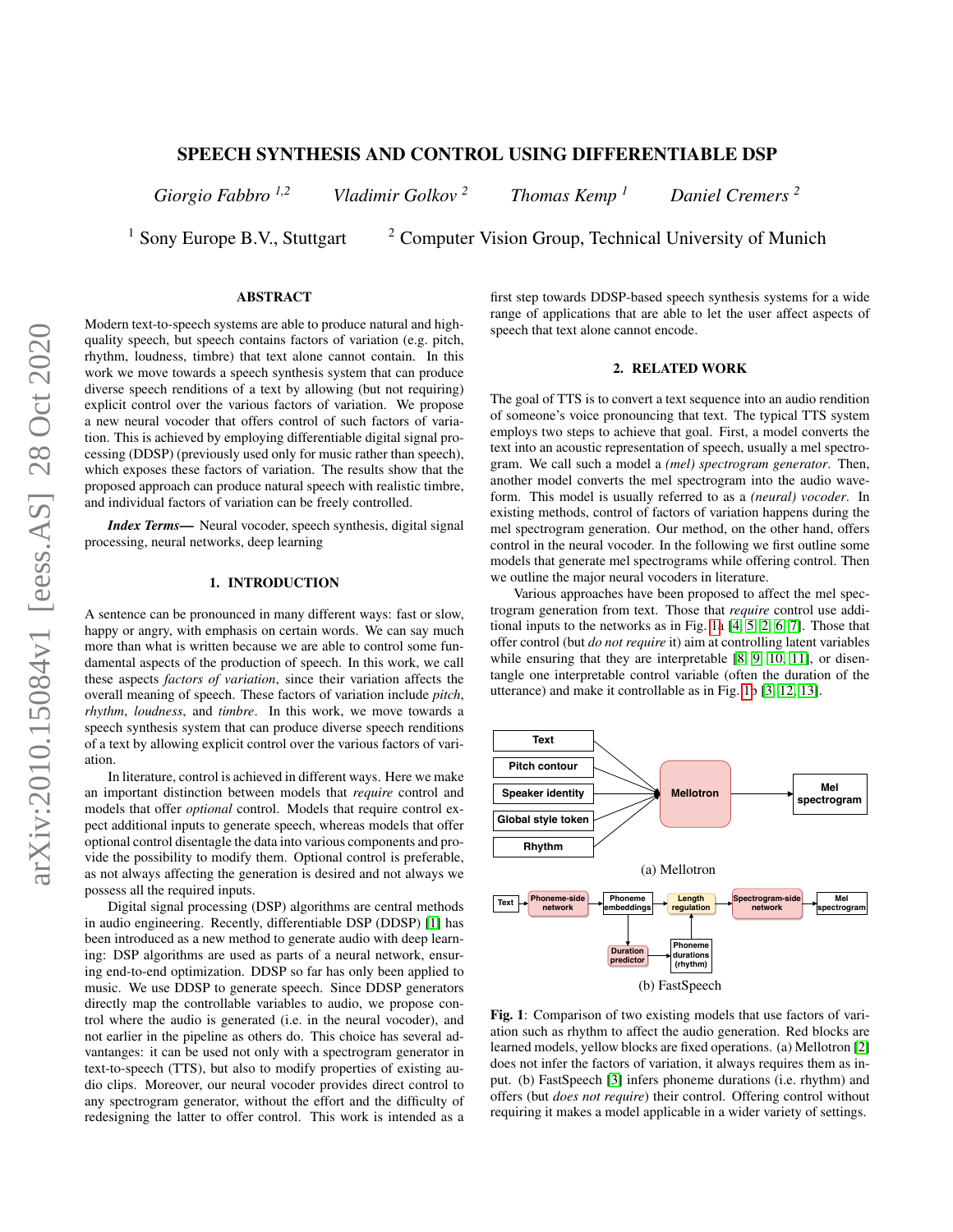<span id="page-1-0"></span>

Fig. 2: The proposed DDSP-based neural vocoder. The neural network decomposes the spectrogram into control variables (amplitude envelope, harmonic distribution, and filter coefficients) for the DSP generators: this allows us to control them, if needed. We use the groundtruth pitch contour during training instead of letting the neural network infer it, in order to study in isolation the network's capabilities of modeling the other three control variables. The oscillator produces vowels, the noise generator produces consonants.

Existing neural vocoders use various principles such as autoregressive networks [\[14\]](#page-4-13), flows [\[15,](#page-4-14) [16,](#page-4-15) [17,](#page-4-16) [18,](#page-4-17) [19\]](#page-4-18), adversarial learning [\[20,](#page-4-19) [21,](#page-4-20) [22,](#page-4-21) [23\]](#page-4-22), and source-filtering [\[24\]](#page-5-0). These principles do not expose the factors of variation as interpretable variables and thus do not allow their control. We propose using a different principle to generate speech, namely DDSP [\[1\]](#page-4-0), that so far was used only for music synthesis.

## 3. METHODS

Our objective is to have a model that offers (but *does not require*) control of factors of variation, so that we can modify them if needed. A simple way of achieving this is to include in the model architecture a fixed (i.e. not learned) operation that requires such variable (and make sure that no other operation will further perturb its outcome). For instance, the length regulation algorithm in Figure [1b](#page-0-0) requires phonemes duration as input: in this way, the authors can disentangle the speech rhythm from the data and make it available to the user for control. Another approach is to use DSP algorithms such as oscillators, since they generate audio signals using variables that we would like to control. Following [\[1\]](#page-4-0), we insert differentiable DSP algorithms to synthesize audio (in our case speech): our model architecture has then fixed operations that use our controllable variables.

### 3.1. Network Architecture

Our neural vocoder is depicted in Figure [2.](#page-1-0) The model takes as input the mel spectrogram of a sentence and uses a recurrent neural network to decompose it into a set of control variables. These variables are input to a harmonic oscillator and a filtered-noise generator. These two final blocks output two audio sequences, which get summed to produce the final speech signal. The oscillator and the noise generator are differentiable (as in [\[1\]](#page-4-0)), therefore we can apply a loss to the output signal and expect the gradients to flow back to the weights of the neural network. Note that the usage of an oscillator to

model the voiced parts of speech (vowels) and a filtered-noise generator to model consonant sounds makes our model similar to spectral modeling synthesis [\[25\]](#page-5-1) and to neural source-filter models [\[24\]](#page-5-0).

#### *3.1.1. Trainable Layers*

For simplicity, we use the same network architecture as the decoder in DDSP [\[1\]](#page-4-0). The decoder first applies to each of its inputs a 1D ConvNet with layer normalization, leaky ReLUs, and filter size 1 (equivalent to applying a multilayer perceptron to each time frame), then concatenates the outputs of the ConvNets over the channels dimension and feeds them to a gated recurrent unit (GRU) that processes them over the time dimension. The output of the GRU is concatenated with its input and fed to another ConvNet. Its output is then split over the channels dimension to create the desired control variables. Our network is different from the DDSP decoder [\[1\]](#page-4-0) only in the input stage: their inputs are intermediate variables (pitch, loudness, and a latent variable) each processed by a separate Conv-Net, whereas our input is only the mel spectrogram. Therefore, we reduced the number of parallel ConvNets in the input stage. Still, in [\[1\]](#page-4-0) the authors could have used a single ConvNet and feed it with the three inputs concatenated along the channels dimension, but they used three separate ConvNets in parallel. This indicates that the network performs better if it processes different information (for example pitch and loudness) in separate ConvNets (without cross-talk) before merging the extracted features. Similarly, we use two Conv-Nets in parallel. In this way the network can learn to extract and process different parts of information from the spectrogram separately before merging high-level features. Hyperparameters are listed in Section [3.2.](#page-2-0)

In order to make the optimization easier in the first experiments and to focus on learning to infer a specific subset of control variables, we provide to the harmonic oscillator the pitch contour extracted from the original audio, so that the efforts of the neural network are focused on loudness, timbre, and rhythm. This does not affect the capabilities of the neural vocoder in controlling pitch.

We let the network work at an intermediate temporal resolution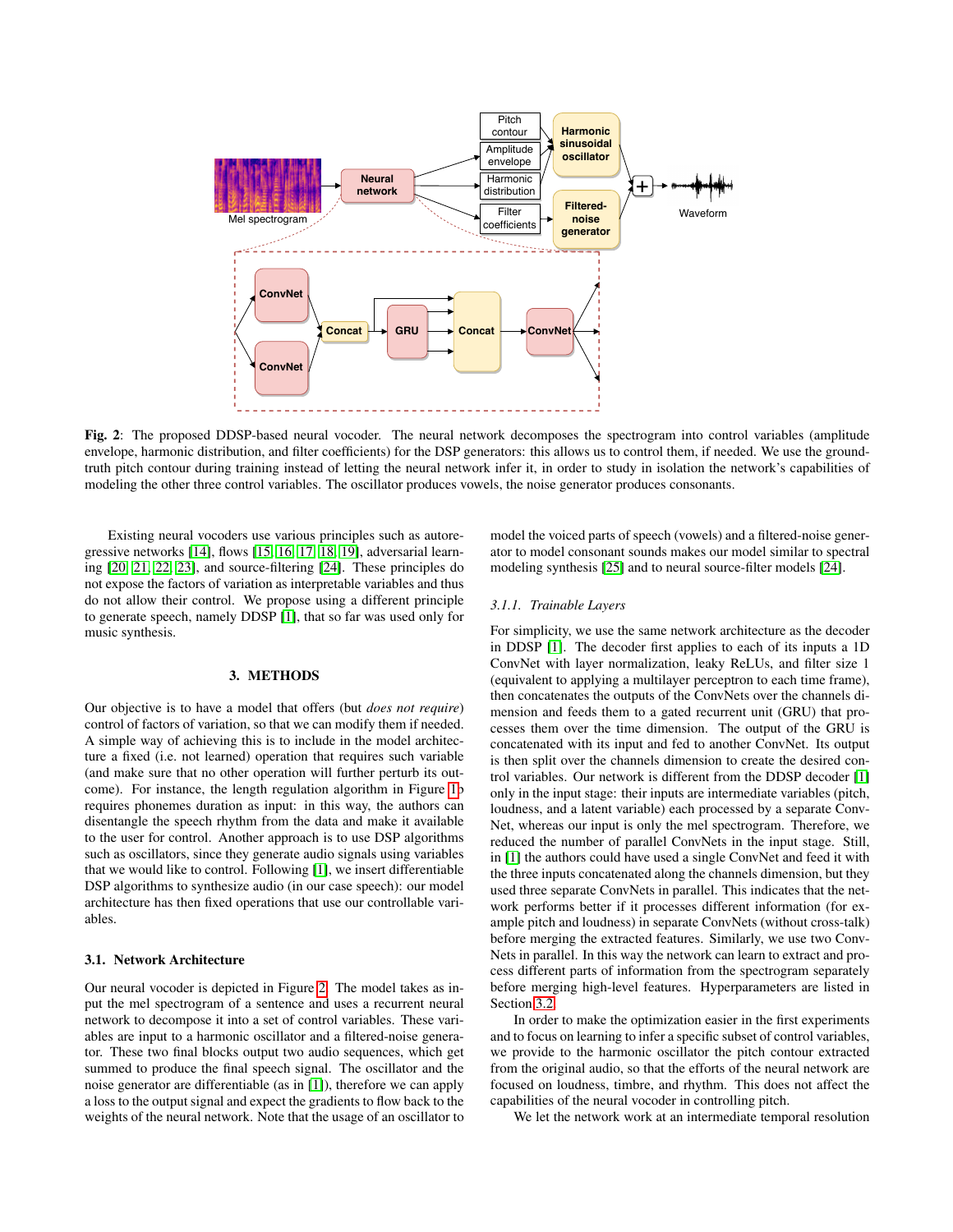that is higher than in the mel spectrogram but lower than in the audio. To this end, the mel spectrogram is upsampled by a factor of 8.5 using bilinear interpolation before going into the network. Lower upsampling factors yielded lower audio quality, whereas higher ones yielded similar quality but slower computation. The network output is further upsampled using bilinear interpolation to reach the temporal resolution of the audio.

## *3.1.2. Harmonic Sinusoidal Oscillator*

The time-upsampled outputs of the neural network are used to control two DSP generators: a harmonic sinusoidal oscillator and a filtered-noise generator. The harmonic sinusoidal oscillator is controlled by the fundamental frequency (pitch contour)  $f_1(n) \in \mathbb{R}^+$ for each time instant n, an amplitude envelope  $A(n) \in \mathbb{R}^+$  for each n, and a distribution  $c_k(n)$  over harmonics that for each time step contains the weight to be applied to each harmonic (the weights sum up to 1 for every time step). The distribution  $c_k$  characterizes the timbre and the vowel. Following [\[1\]](#page-4-0), the amplitude for each harmonic is  $A_k(n) = A(n)c_k(n)$ .

The oscillator generates a superposition  $y(n)$  of harmonically related sinusoidal signals, i.e. signals whose frequency  $f_k(n)$  is an integer multiple of the fundamental frequency  $f_1(n)$ , i.e.  $f_k(n)$  $k f_1(n)$  with  $k \in \mathbb{Z}^+$ . Since digital signals are bandlimited, we only consider a finite number H of harmonics, i.e.  $1 < k < H$ . The output of the oscillator is:

$$
y(n) = \sum_{k=1}^{H} A_k(n) \sin(\phi_k(n)),
$$
 (1)

where  $\phi_k(n) = 2\pi \sum_{i=0}^n f_k(i)$  is the so-called instantaneous phase for time instant  $n$  and harmonic  $k$ . The only hyperparameter that must be chosen for the harmonic oscillator is the number  $H$  of harmonics it generates. The dataset we used was recorded at a sampling frequency  $f_s = 22050$  Hz, so the Nyquist frequency is  $f_{\text{Nyq}} =$  $f_s/2 = 11025$  Hz. A generic female speech signal has a fundamental frequency with lower bound  $f_1^{\text{(min)}} = 165 \,\text{Hz}$  [\[26\]](#page-5-2) (we model female voice because our dataset contains only female speech). Therefore, in order to effectively model all harmonic content that our signal potentially has, we need  $H = f_{\text{Nyq}}/f_1^{\text{(min)}} \approx 67$  harmonics.

### *3.1.3. Filtered-Noise Generator*

To add non-harmonic components (consonants) to our synthesis process, we use a module that generates white noise and filters it with a linear time-varying filter bank [\[1\]](#page-4-0). We control this *filtered-noise generator* by letting the neural network output parameters for the time-varying filter bank. For speed, the filtering operation occurs in the frequency domain: the time-upsampled outputs of the neural network are elementwise multiplied with white noise in the frequency domain. The signal is then converted to time-domain using the overlap–add method to account for the overlap between adjacent time frames. We can choose the frequency resolution of the filter by changing the number  $M$  of frequency-domain coefficients (network output channels). By increasing  $M$ , we decrease the amount of frequencies that each coefficient corresponds to, therefore increasing the filter resolution. We found that  $M = 101$  gave us good results, while keeping the computational load low.

## *3.1.4. Training Objective*

Our loss is computed using spectrograms with different time resolutions, similarly to the multi-scale spectrogram loss from DDSP [\[1\]](#page-4-0). Since we propose to adapt DDSP to speech, we define the loss via mel spectrograms, which are widely used for speech applications, instead of short-time Fourier transforms (STFT). A mel spectrogram is computed by mapping the result of STFT to the mel scale. This implies that in our case the frequency resolution will remain always constant for STFT results computed with different time-frequency resolutions, as we map all of them to the same mel scale. Therefore, our loss is

$$
\mathcal{L} = \sum_{i \in R} \left\| S_i^{\text{mel}} - \hat{S}_i^{\text{mel}} \right\|_1 + \alpha \left\| \log S_i^{\text{mel}} - \log \hat{S}_i^{\text{mel}} \right\|_1, \quad (2)
$$

where  $R = \{2048, 1024, 512, 256, 128, 64\}$  is the set of timefrequency resolutions measured in the number of samples,  $S<sup>mel</sup>$ is the mel spectrogram of the ground-truth audio and  $\hat{S}^{\text{mel}}$  is the mel spectrogram of the generated audio. In all the experiments, we used mel spectrograms with 80 frequency bins. The time overlap of the audio data between neighbouring frames in each spectrogram is 75%.

# <span id="page-2-0"></span>3.2. Experimental Setup

We trained on the LJSpeech dataset [\[27\]](#page-5-3), which contains 13100 short audio clips of one female speaker reading non-fictional passages. The clips vary in length between 1 and 10 seconds and have an average length of 6.5 seconds. The total length of the dataset is approximately 24 hours. The audio sampling frequency is  $f_s = 22 050$  Hz and the encoding is 16-bit PCM WAV. No pre-processing was applied to the original audio and the input mel spectrograms were obtained from the ground truth audio by applying the STFT where each frame is the result of an FFT applied to 1024 samples of audio; each frame overlaps with the previous one and the next one by 75%. They have 80 frequency bins that cover the interval  $[0 Hz: 8000 Hz]$ . We provided our model with ground truth pitch contours extracted with the YIN algorithm [\[28\]](#page-5-4) using the same parameters as for the mel spectrograms. We used the first 12822 clips as the training set, and the remaining 278 clips (i.e. the files named  $LJO50-*$ . wav) as the test set. For validation, we randomly selected a portion of the training set. As baselines, we used the official implementation of Wave-Glow [\[16\]](#page-4-15) and our implementation of WaveNet [\[14\]](#page-4-13) in NNabla<sup>[1](#page-2-1)</sup>.

We used the Adam optimizer [\[29\]](#page-5-5) with learning rate  $10^{-4}$ ,  $\beta_1 =$ 0.9 and  $\beta_2 = 0.999$ . We applied an exponential learning rate decay of 0.98 every  $10^4$  iterations. We stopped training after  $4 \cdot 10^5$  iterations as we could not notice any more improvement.

Our best configuration uses the following hyperparameters: batch size 8, batch length  $6 \cdot 10^4$  samples, and  $\dot{M} = 101$ . The GRU layer in the architecture has 512 units. Each ConvNet has 3 layers with filter size 1 and 512 filters in the hidden layers. We also tried a smaller architecture (1 layer in each ConvNet with 256 filters in hidden layers), but results were worse.

#### 4. RESULTS AND DISCUSSION

#### 4.1. Audio Clips

Typical clips generated by our neural vocoder are available on the project's GitHub page<sup>[2](#page-2-2)</sup>. Our speech is fully intelligible and we model accurately the speaker's timbre. Some consonants still sound slightly artificial and some slight noise from the noise generator can be heard even when vowels are pronounced.

<span id="page-2-1"></span><sup>1</sup>www.github.com/sony/nnabla

<span id="page-2-2"></span><sup>2</sup><https://thesmith1.github.io/DDSPeech/>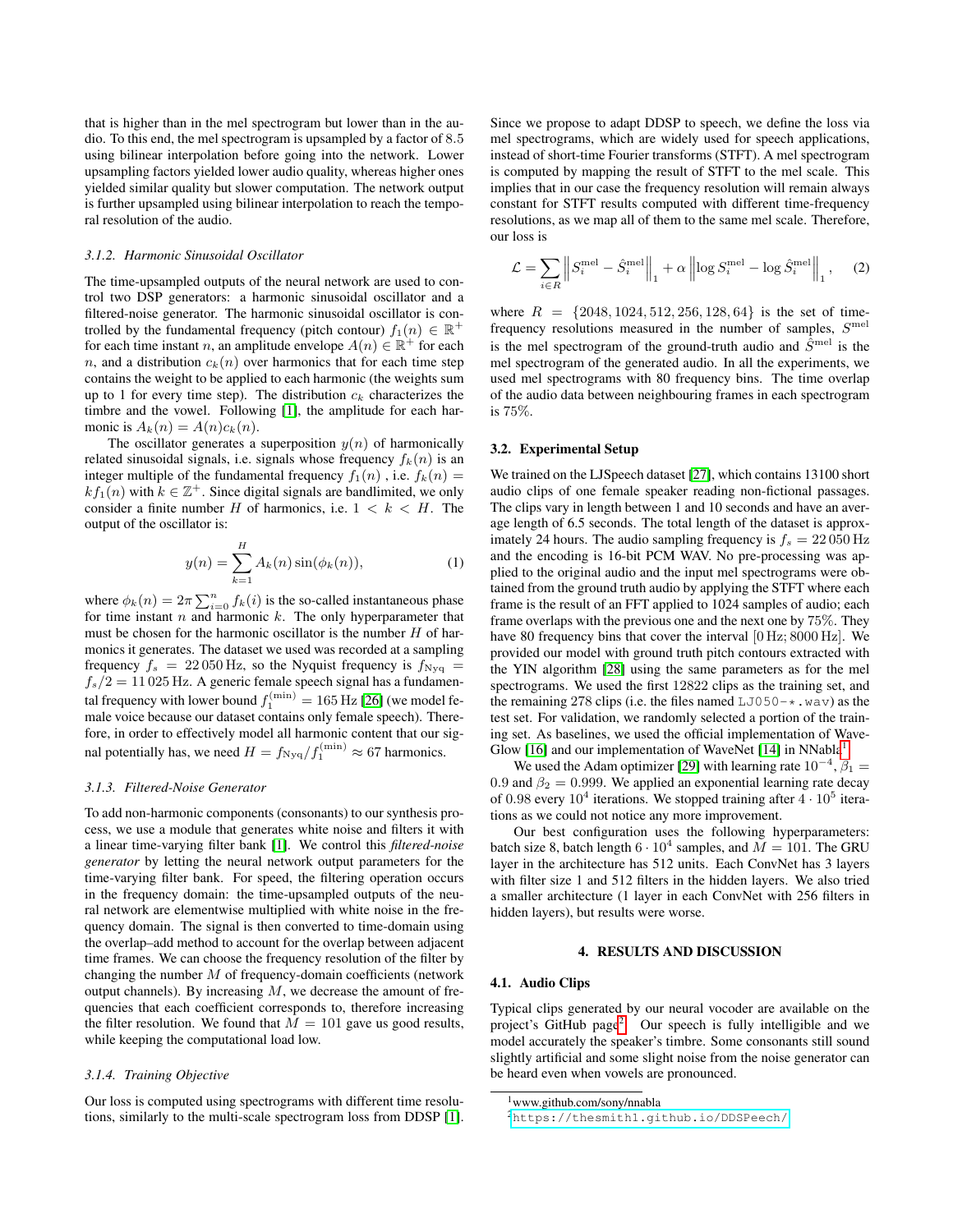<span id="page-3-0"></span>

Fig. 3: Synthesis speed for WaveGlow (which is fast and highquality) and our model. Our model can synthesize audio at almost  $40\times$  real-time for long audio sequences.

On the same webpage, we also provide some clips to showcase the control capabilities of our neural vocoder. In particular, we show how we can freely change the pitch of the utterance, either by modification or by substitution. Moreover, in some cases we perceive traces of the original pitch (e.g. in the clip where the pitch is modified to be constant). These traces appear to be encoded in the timbre.

### 4.2. Synthesis Speed

Figure [3](#page-3-0) shows a comparison of the inference speed for WaveGlow and our model, given different lengths of the audio to be synthesized. We avoid the inclusion of WaveNet, since it is a sequential approach and therefore very slow. The speed of WaveGlow is overall constant with the output size, whereas our model generates more samples per second the more samples the audio clip has, outperforming Wave-Glow for clips longer than 2 seconds. We attribute this different scaling behavior of the two models to the GPU using different optimizations for different architectures. To confirm this, we repeated the measurement on the CPU (using a single core) and established that the speed (in samples per second) of our model as a function of clip length is constant on the CPU.

### 4.3. Training Time

Our DDSP-based neural vocoder converged in 2.5 days on one GPU. This is relatively fast compared to other popular neural vocoders such as WaveNet, which required 4–5 days, or WaveGlow, which required 10 days and more than one GPU.

### 4.4. Model Size

Table [1](#page-3-1) shows the sizes of various neural vocoders, expressed as the number of learnable parameters. Our neural vocoder is relatively small: without compression it needs less than 20 MB of memory space. Such a small size makes it possible to utilize our model on edge devices. Unfortunately, the majority of such devices lacks the presence of a GPU, therefore the inference speed for now would be very low. On the other hand, once that issue is solved, our neural vocoder will represent a viable solution also for embedded systems.

| Model     | Size         |
|-----------|--------------|
| WaveNet   | 6.8 million  |
| WaveGlow  | 87.8 million |
| Our model | 4.9 million  |

<span id="page-3-1"></span>Table 1: Numbers of parameters of different neural vocoders. Our model is much smaller than WaveGlow and is comparable to Wave-Net. Moreover, our model offers control of interpretable factors of variation of speech, such as pitch.

#### 4.5. Listening Test

We performed a MUSHRA listening test [\[30,](#page-5-6) [31\]](#page-5-7) with seven clips from the test set, which offers statistical significance for small numbers of participants. To reject unreliable listeners who give high scores to bad audio as per the MUSHRA protocol, we created bad audio by randomly shifting in time each frequency band of groundtruth audio by up to 5 spectrogram frames, adding the elementwise product of the original signal with white noise, and low-pass filtering. Of the 37 people who participated in our listening test, 8 were filtered out because they either assigned a score below 90 to a hidden copy of the reference, or they assigned a score higher than 30 to the lower anchor. MUSHRA scores for our neural vocoder had a median of 40 (out of 100), with a relatively high variance , because, even though the speaker's timbre is well modeled, not all consonants sound realistic and it is easy to tell it apart from the real audio clip. The Griffin–Lim algorithm [\[32\]](#page-5-8) had similar scores to our neural vocoder, even though its outputs have different characteristics, as consonants did not sound artificial but the speaker's timbre is contaminated by the imperfect estimation of the phase. This indicates that a few-dimensional quality score cannot reflect many dimensions of audio quality, especially in the case of moderate scores. In other words, moderate scores do not tell us which of the dimensions of quality are worth improving. WaveNet and WaveGlow yield results that are good along all dimensions of quality, and hence also received a high one-dimensional score, namely a median MUSHRA score of 90 and 84, respectively.

### 5. CONCLUSIONS AND FUTURE WORK

This paper proposed using DDSP operators within neural vocoders. This offers the possibility of controlling the pitch contour and other factors of variation of an utterance. Even though the quality of the synthesized speech can be improved, the control capabilities that the model offers open up new research directions to study further how speech is generated and new opportunities for many application fields.

Future research directions include the usage of a different synthesis operator to make the model faster on the CPU: one example could be to use a wavetable oscillator instead of a harmonic one. Moreover, taking into account the dependency between pitch and timbre will improve synthesis quality. Finally, disentangling the factors of variation from the mel spectrogram enables the usage of other statistical models together with our neural vocoder: such models would operate on the factors of variation and could provide naturalsounding variations to generate alternative versions of the same utterance.

This work was supported by the Munich Center for Machine Learning (Grant No. 01IS18036B) and the BMBF project MLwin.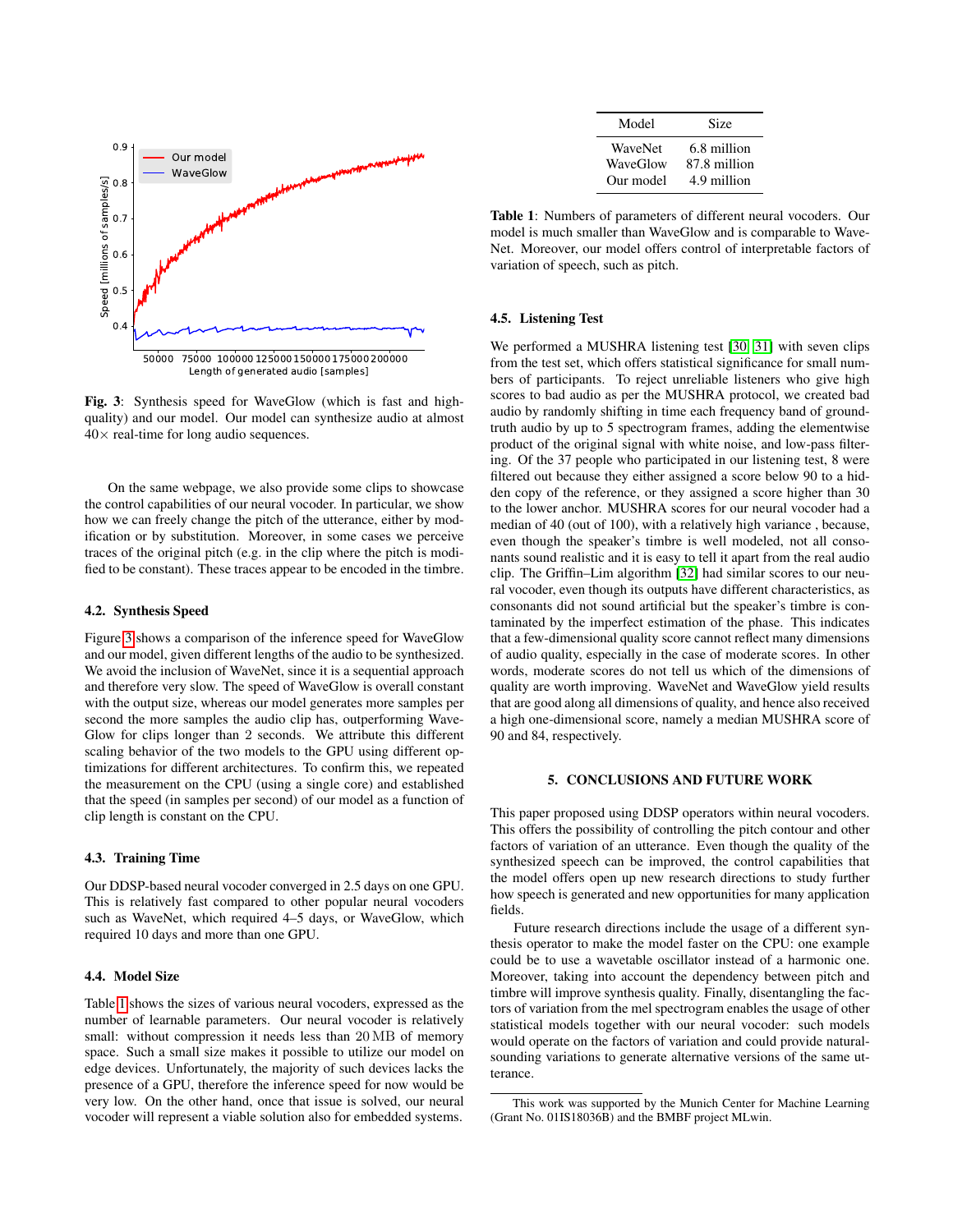# References

- <span id="page-4-0"></span>[1] J. H. Engel, L. Hantrakul, C. Gu, and A. Roberts, "DDSP: differentiable digital signal processing," in *8th International Conference on Learning Representations, ICLR*. 2020, Open-Review.net.
- <span id="page-4-3"></span>[2] R. Valle, J. Li, R. Prenger, and B. Catanzaro, "Mellotron: Multispeaker expressive voice synthesis by conditioning on rhythm, pitch and global style tokens," in *2020 IEEE International Conference on Acoustics, Speech and Signal Processing, ICASSP*. 2020, pp. 6189–6193, IEEE.
- <span id="page-4-10"></span>[3] Y. Ren, Y. Ruan, X. Tan, T. Qin, S. Zhao, Z. Zhao, and T. Liu, "FastSpeech: Fast, robust and controllable text to speech," in *Advances in Neural Information Processing Systems 32: Annual Conference on Neural Information Processing Systems, NeurIPS*, H. M. Wallach, H. Larochelle, A. Beygelzimer, F. d'Alché-Buc, E. B. Fox, and R. Garnett, Eds., 2019, pp. 3165–3174.
- <span id="page-4-1"></span>[4] Y. Wang, D. Stanton, Y. Zhang, R. J. Skerry-Ryan, E. Battenberg, J. Shor, Y. Xiao, Y. Jia, F. Ren, and R. A. Saurous, "Style tokens: Unsupervised style modeling, control and transfer in end-to-end speech synthesis," in *Proceedings of the 35th International Conference on Machine Learning, ICML*. 2018, vol. 80, pp. 5167–5176, PMLR.
- <span id="page-4-2"></span>[5] S. Shechtman, C. Rabinovitz, A. Sorin, Z. Kons, and R. Hoory, "Controllable sequence-to-sequence neural TTS with LPC-Net backend for real-time speech synthesis on CPU," *arXiv preprint arXiv:2002.10708*, 2020.
- <span id="page-4-4"></span>[6] J. Shen, Y. Jia, M. Chrzanowski, Y. Zhang, I. Elias, H. Zen, and Y. Wu, "Non-attentive tacotron: Robust and controllable neural TTS synthesis including unsupervised duration modeling," *CoRR*, vol. abs/2010.04301, 2020.
- <span id="page-4-5"></span>[7] J. Bae, H. Bae, Y. Joo, J. Lee, G. Lee, and H. Cho, "Speaking speed control of end-to-end speech synthesis using sentencelevel conditioning," *CoRR*, vol. abs/2007.15281, 2020.
- <span id="page-4-6"></span>[8] T. Raitio, R. Rasipuram, and D. Castellani, "Controllable neural text-to-speech synthesis using intuitive prosodic features," *CoRR*, vol. abs/2009.06775, 2020.
- <span id="page-4-7"></span>[9] R. Valle, K. J. Shih, R. Prenger, and B. Catanzaro, "Flowtron: an autoregressive flow-based generative network for text-tospeech synthesis," *CoRR*, vol. abs/2005.05957, 2020.
- <span id="page-4-8"></span>[10] W. Hsu, Y. Zhang, R. J. Weiss, H. Zen, Y. Wu, Y. Wang, Y. Cao, Y. Jia, Z. Chen, J. Shen, P. Nguyen, and R. Pang, "Hierarchical generative modeling for controllable speech synthesis," in *Proceedings of the 35th International Conference on Machine Learning, ICML*. 2019, OpenReview.net.
- <span id="page-4-9"></span>[11] R. Habib, S. Mariooryad, M. Shannon, E. Battenberg, R. J. Skerry-Ryan, D. Stanton, D. Kao, and T. Bagby, "Semisupervised generative modeling for controllable speech synthesis," in *8th International Conference on Learning Representations, ICLR*. 2020, OpenReview.net.
- <span id="page-4-11"></span>[12] Y. Ren, C. Hu, X. Tan, T. Qin, S. Zhao, Z. Zhao, and T. Liu, "FastSpeech 2: Fast and high-quality end-to-end text to speech," *CoRR*, vol. abs/2006.04558, 2020.
- <span id="page-4-12"></span>[13] J. Kim, S. Kim, J. Kong, and S. Yoon, "Glow-TTS: A generative flow for text-to-speech via monotonic alignment search," *CoRR*, vol. abs/2005.11129, 2020.
- <span id="page-4-13"></span>[14] A. van den Oord, S. Dieleman, H. Zen, K. Simonyan, O. Vinyals, A. Graves, N. Kalchbrenner, A. W. Senior, and K. Kavukcuoglu, "WaveNet: A generative model for raw audio," in *The 9th ISCA Speech Synthesis Workshop*. 2016, p. 125, ISCA.
- <span id="page-4-14"></span>[15] A. van den Oord, Y. Li, I. Babuschkin, K. Simonyan, O. Vinyals, K. Kavukcuoglu, G. van den Driessche, E. Lockhart, L. C. Cobo, F. Stimberg, N. Casagrande, D. Grewe, S. Noury, S. Dieleman, E. Elsen, N. Kalchbrenner, H. Zen, A. Graves, H. King, T. Walters, D. Belov, and D. Hassabis, "Parallel WaveNet: Fast high-fidelity speech synthesis," in *Proceedings of the 35th International Conference on Machine Learning, ICML*. 2018, vol. 80, pp. 3915–3923, PMLR.
- <span id="page-4-15"></span>[16] R. Prenger, R. Valle, and B. Catanzaro, "WaveGlow: A flowbased generative network for speech synthesis," in *IEEE International Conference on Acoustics, Speech and Signal Processing, ICASSP*. 2019, pp. 3617–3621, IEEE.
- <span id="page-4-16"></span>[17] S. Kim, S. Lee, J. Song, J. Kim, and S. Yoon, "FloWaveNet" : A generative flow for raw audio," in *Proceedings of the 36th International Conference on Machine Learning, ICML*, K. Chaudhuri and R. Salakhutdinov, Eds. 2019, vol. 97 of *Proceedings of Machine Learning Research*, pp. 3370–3378, PMLR.
- <span id="page-4-17"></span>[18] B. Zhai, T. Gao, F. Xue, D. Rothchild, B. Wu, J. E. Gonzalez, and K. Keutzer, "SqueezeWave: Extremely lightweight vocoders for on-device speech synthesis," *CoRR*, vol. abs/2001.05685, 2020.
- <span id="page-4-18"></span>[19] W. Ping, K. Peng, K. Zhao, and Z. Song, "WaveFlow: A compact flow-based model for raw audio," *CoRR*, vol. abs/1912.01219, 2019.
- <span id="page-4-19"></span>[20] C. Donahue, J. J. McAuley, and M. S. Puckette, "Adversarial audio synthesis," in *7th International Conference on Learning Representations, ICLR*. 2019, OpenReview.net.
- <span id="page-4-20"></span>[21] M. Binkowski, J. Donahue, S. Dieleman, A. Clark, E. Elsen, N. Casagrande, L. C. Cobo, and K. Simonyan, "High fidelity speech synthesis with adversarial networks," in *8th International Conference on Learning Representations, ICLR*. 2020, OpenReview.net.
- <span id="page-4-21"></span>[22] K. Kumar, R. Kumar, T. de Boissiere, L. Gestin, W. Z. Teoh, J. Sotelo, A. de Brebisson, Y. Bengio, and A. C. Courville, ´ "MelGAN: Generative adversarial networks for conditional waveform synthesis," in *Advances in Neural Information Processing Systems 32: Annual Conference on Neural Information Processing Systems, NeurIPS*, H. M. Wallach, H. Larochelle, A. Beygelzimer, F. d'Alché-Buc, E. B. Fox, and R. Garnett, Eds., 2019, pp. 14881–14892.
- <span id="page-4-22"></span>[23] R. Yamamoto, E. Song, and J. Kim, "Parallel WaveGAN: A fast waveform generation model based on generative adversarial networks with multi-resolution spectrogram," in *IEEE International Conference on Acoustics, Speech and Signal Processing, ICASSP*. 2020, pp. 6199–6203, IEEE.